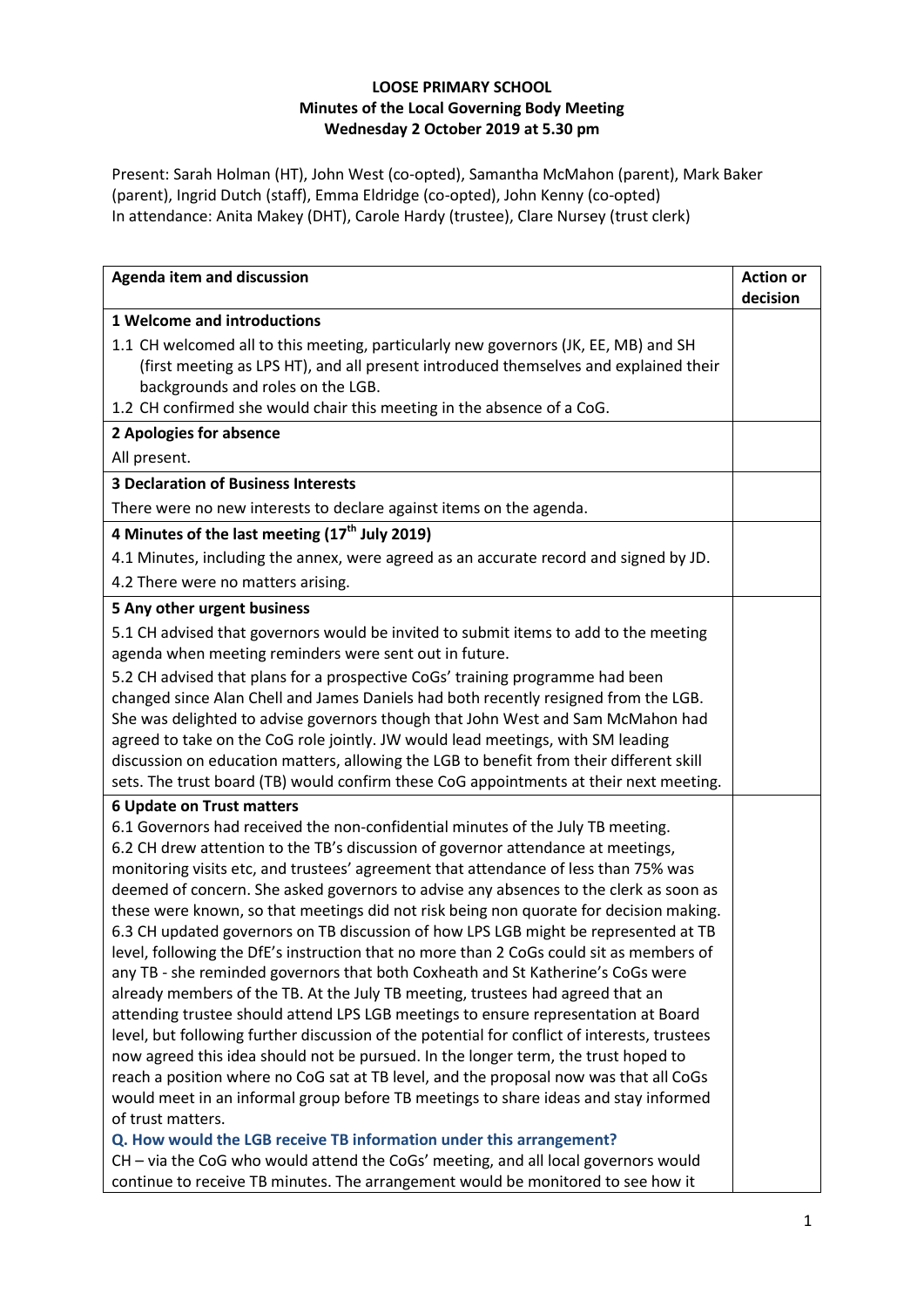| worked.                                                                                      |  |
|----------------------------------------------------------------------------------------------|--|
| Q. Would LPS LGB be at a disadvantage, compared with CPS and SKPS, under this                |  |
| arrangement?                                                                                 |  |
| CH - The conduit between the LGB and the TB would continue via JW and SM as CoGs             |  |
| (the EHT had previously fulfilled this function in attending LGB meetings last year).        |  |
| SH - A similar arrangement existed for communications between the Executive                  |  |
| Leadership team and the wider Trust Leadership group, with the EHT acting as the link        |  |
| between the two groups.                                                                      |  |
| 6.4 CH reminded governors that the trust was new and still learning, so had to remain        |  |
| flexible and be prepared to rethink arrangements (eg a new business support model            |  |
| was being considered to meet needs as they had developed), and it was important that         |  |
| governors stayed focused on their strategic role.                                            |  |
| 6.5 Governors received the Trust Strategic Document and had no questions to ask. They        |  |
| also received the 3 trust documents, prepared for use both within the trust and as the       |  |
| basis for discussions outside.                                                               |  |
| 6.6 Governors received the updated draft Scheme of Delegation 19/20. CH advised the          |  |
| main change was the introduction of a formal Finance and Audit Committee, with               |  |
| delegated decision-making responsibility which would streamline procedures. The              |  |
| document would continue to evolve and in fact another amendment had been agreed              |  |
| today, following a change to the Finance policy. Governors were invited to send any          |  |
| comments on the Scheme via the clerk for consideration at the next TB meeting when           |  |
| the final document would be approved.                                                        |  |
| <b>7 Trust policies</b>                                                                      |  |
| Governors were advised the trust Appraisal policy had been approved at the last TB           |  |
| meeting and a copy was available on request.                                                 |  |
| 8 School strategic matters                                                                   |  |
| Headteacher report (verbal)                                                                  |  |
| <b>Staffing</b>                                                                              |  |
| 7.1 One advert out for TA (High Needs Funding received), ongoing vacancies for               |  |
| extended services staff, otherwise teacher and TA staffing full.                             |  |
| 7.2 New staff (including 1 NQT) settled very well and rigorous induction completed and       |  |
| well received. Mentors appointed where appropriate.                                          |  |
| 7.3 No class-based staff have left recently - now 66 staff on roll at school, including 26.9 |  |
| FTE teachers making the teacher to pupil ratio 1:24.4 across the 21 classes (approximate     |  |
| national average is 1 teacher to 20 pupils).                                                 |  |
| Appraisal                                                                                    |  |
| 7.4 All class-based staff appraisals complete, other appraisals will be completed by         |  |
| Christmas. HT and HoS have completed observations with leaders, to model                     |  |
| observations for other leaders. Teaching very strong across the school (100% good or         |  |
| better last term) and reflects the success of the different recruitment strategy.            |  |
| Q. How frequent are observations and do these feed into the appraisal process?               |  |
| HT - one formal observation carried out in T1 then constant learning walks/20 minute         |  |
| drop-ins carried out when observations are fed back to staff. No further formal              |  |
| observations where teaching is good or better, but may take place where a concern is         |  |
| identified or the teacher expresses a training need/ambition. Teachers are using the         |  |
| rubric for self or peer assessment, showing accountability and evidence of the school        |  |
| holding itself to its own high standards.                                                    |  |
| Professional development                                                                     |  |
| 7.5 Continue to offer an amazing range of CPD.                                               |  |
| Outstanding Teacher Programme (OTP) and Outstanding TA Programme (OTAP)                      |  |
| - 2 sessions per term/10 across the year. Branwen Taylor leads OTP, and Anita                |  |
| Makey coordinates input from other leaders (Maths, SENCO etc) for OTAP                       |  |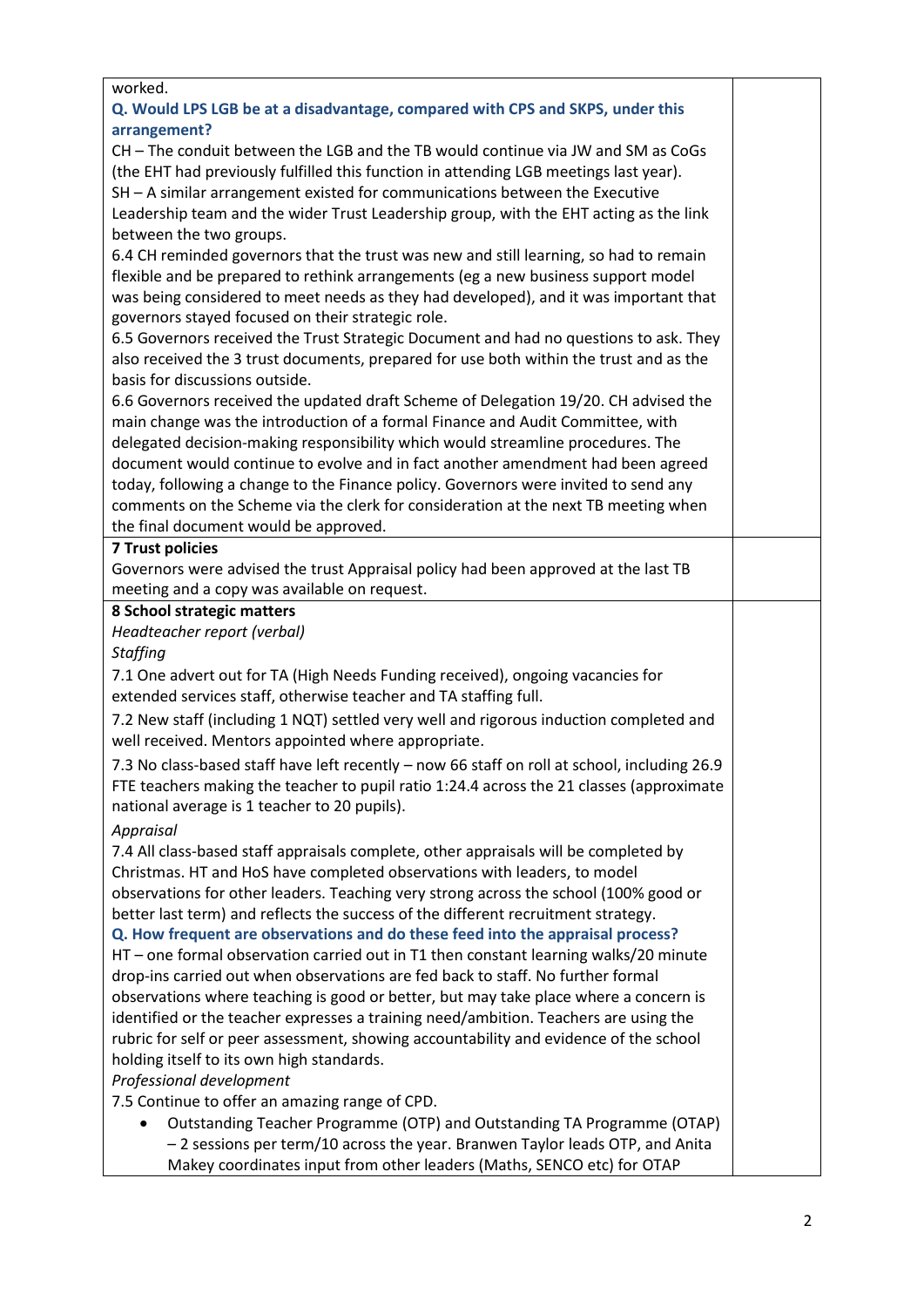| Mark Burns continues to work with leadership including subject leaders - if<br>$\bullet$           |  |
|----------------------------------------------------------------------------------------------------|--|
| governors would like to sit in on a session let HT know                                            |  |
| Alex Bell providing individual coaching sessions for senior leaders including the<br>$\bullet$     |  |
| Trust School Improvement leader                                                                    |  |
| Development days $-1^{st}$ focused on values/priorities; $2^{nd}$ to be on curriculum<br>$\bullet$ |  |
| including IT needs (3 workshops to be held); $3rd$ to focus on supporting pupils                   |  |
| with anxiety. Governors noted this was a need across Kent including at                             |  |
| secondary school level. Children suffered anxiety for a host of reasons (impact                    |  |
| of family issues, change of schools, parental pressure re Kent Test etc) and it                    |  |
| was part of the CPP ethos to support the children as part of their preparation                     |  |
| for life. (See next item - Year 6 exit interviews)                                                 |  |
| Treasured Memories Days (2 pa) to be held to offer bereavement and pre<br>٠                        |  |
| bereavement support to children, families, staff                                                   |  |
| Average CPD provided in T1 was 4.4 hours per teacher; 3.06 hours per TA; and<br>$\bullet$          |  |
| 1.15 hours per non class-based staff member                                                        |  |
| Year 6 exit interviews                                                                             |  |
| 7.6 Most children had reported they were ready to move on, with some expressing                    |  |
| some anxiety. Experience days had been held at Cornwallis for Yr 5 and 6 to help                   |  |
| prepare them for the changes at secondary school, and ID reported that LPS was now                 |  |
| working with the Specialist Teaching Service on a pilot project relating to transition to          |  |
| secondary school. New initiatives had been introduced to reflect arrangements at                   |  |
| secondary school (eg no trays so have to carry all books around, 3 different teachers for          |  |
| the class in the afternoons) and information is being gathered and will be analysed. EE            |  |
| advised the project had come out of a request to secondary schools to say what they                |  |
| wanted children to be able to do on arrival in Yr 7 (tie school ties and shoe laces, and be        |  |
| able to write at speed for note taking), and if successful would be rolled out across              |  |
| Maidstone.                                                                                         |  |
| <b>Admissions</b>                                                                                  |  |
| 7.7 The school was oversubscribed with a waiting list for all year groups.                         |  |
| <b>Inclusion</b>                                                                                   |  |
| 7.8 SEND children represented 8% of the roll (lower than the national average); 2%                 |  |
| children had EHCPs (about average); 6% of children had English as an Additional                    |  |
| Language; 15 children were in receipt of High Needs Funding. AM advised that the HNF               |  |
| application process was an incredibly lengthy procedure, and that Laura James (SENCO)              |  |
| worked tirelessly on these to ensure the school received the funding (c£78k this year) to          |  |
| ensure the children got the support they needed.                                                   |  |
| Safeguarding and attendance                                                                        |  |
| 7.9 Robust systems were in place at the school. The Families and Community Manager                 |  |
| (ID) was working with around 100 children/80 families to provide support as necessary.             |  |
| The attendance rate at the school was above national, for all children (98.2%) and those           |  |
| entitled to free school meals (98.3%), reflecting the rigorous procedures followed at              |  |
| school. Staff absence rate was 96.4%, which was in line with CPS and SKPS.                         |  |
| Q. What was the procedure for staff to notify an absence?                                          |  |
| HT - staff were required to contact the HR officer (MB advised that requiring staff to             |  |
| phone rather than email might prove effective in reducing absences). Where there was               |  |
| an issue about fitness for work this was covered by capability procedures, but the                 |  |
| process took time and had to be very clearly evidenced.                                            |  |
| Behaviour                                                                                          |  |
| 7.9 HT advised that behaviour at the school was excellent, and Behavioural or Pastoral             |  |
| support plans were in place to help the few children who struggled.                                |  |
| Health & safety                                                                                    |  |
| 7.10 There had been very few incidents or accidents recently Issues raised relating to             |  |

7.10 There had been very few incidents or accidents recently. Issues raised relating to Compliance would be followed up on the next monitoring visit and internal review in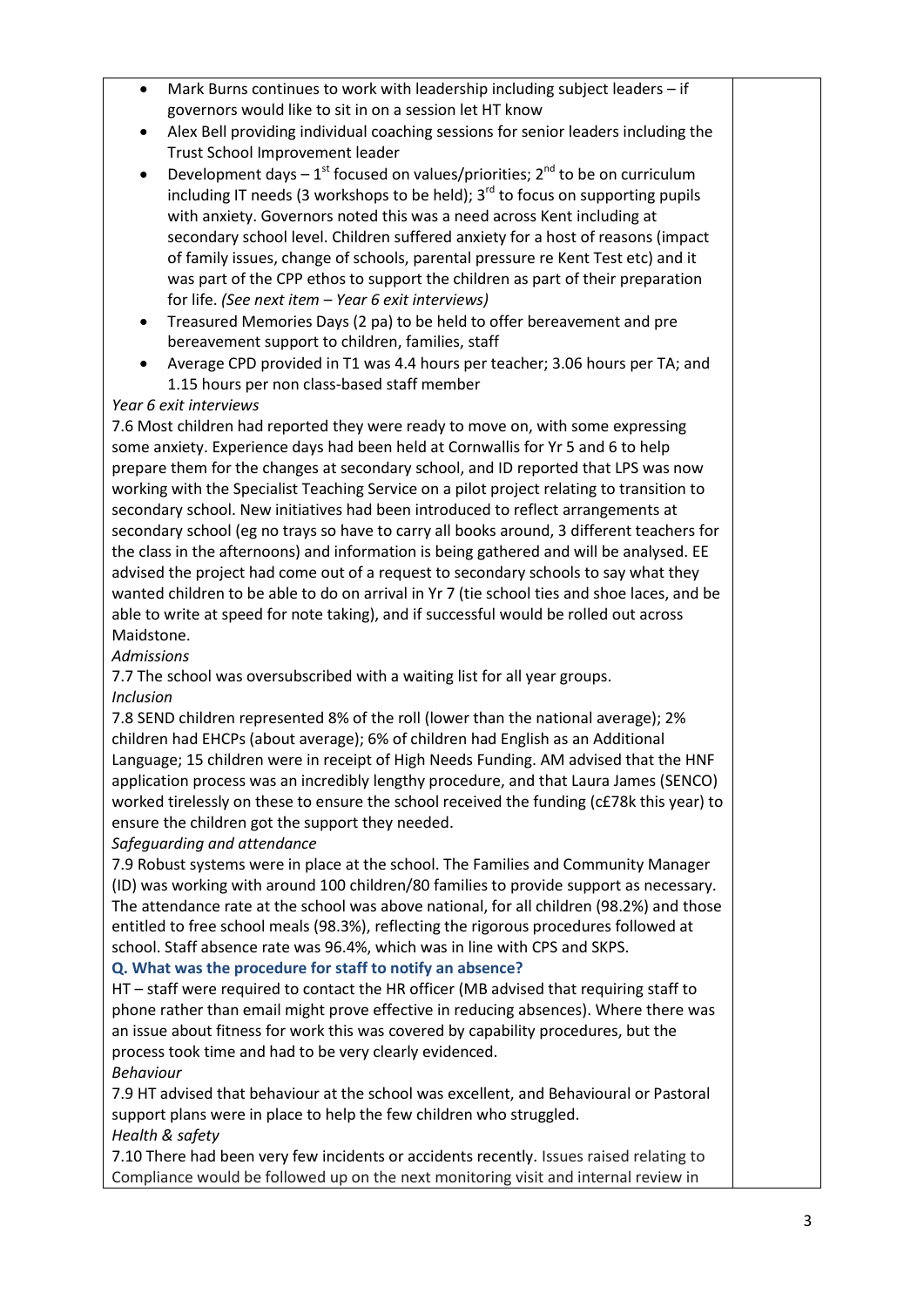## term 3.

*Extended Services*

7.11 All policies and procedures had been checked and pupil/staff ratios were satisfactory.

*Premises*

7.12 The trust board was considering bids to the Condition Improvement Fund (CIF) for capital funding, including for work at LPS on the flat roofs; the swimming pool; a lockdown link between the two buildings; and drainage. The trust could submit 3 bids, deadline was December, and a specialist bid writing firm was being employed to produce the applications.

7.13 HT suggested governors might like to discuss other possible projects at future meetings.

*Budget*

7.14 The school had rolled forwards £106-110k from last year (school figures differed from those produced by the accountants), some of which was identified as contingency funding.

## *School Strategic document*

7.15 Governors had received and now **APPROVED** the school strategic document for 19/20.

7.16 HT advised

- The document had been reworded in line with the new Ofsted framework (particularly Quality of Education where curriculum "Intent, Implementation and Impact" were now key)
- Data (p4-8) showed actual numbers, national averages and identified trends
- Attainment RWM was better than both local and national measures
- Progress based on prior attainment was a particularly important measure; Reading progress had improved since last year but was a priority area for the school and new initiatives had been introduced but would take time to embed; Writing progress measure was consistent with previous year's and Maths progress measure had improved.
- Boys were doing better than girls in Reading (girls at the school were not doing as well generally as girls nationally)
- Disadvantaged pupils made more progress than "all pupils" in R, W and M. The gap was closing for progress but not for attainment but governors should note this was only a small group of children
- The trust targets agreed for 19/20 were based on FFT 50 (Fischer Family Trust target for the average school) – CH advised this had been discussed by the TB which had agreed that some lowering of the FFT 50 target was appropriate to recognise mobility issues, but that targets all remained challenging.

7.17 HT reminded governors that data was less important under the new Ofsted framework, and that progress and curriculum were now the key area of focus. It was however vital that the school hit Reading targets this year. Page 11 of the document showed both the overarching priority areas for this year and long term goals.

## **Q. Were children coming in to EYFS at a higher standard than previously to explain the changed progress outcomes?**

HT – possibly in terms of their RW and M ability but not in other areas. AM confirmed that staff carried out rigorous assessments in EY and were aware that baseline assessments affected progress measures but this did not influence findings and in any case all results were moderated.

**Q. Why was SEND not included as a priority area in the SIP, with specific milestones and criteria?**

HT – data showed that SEN provision was already excellent so SEND/differentiation did